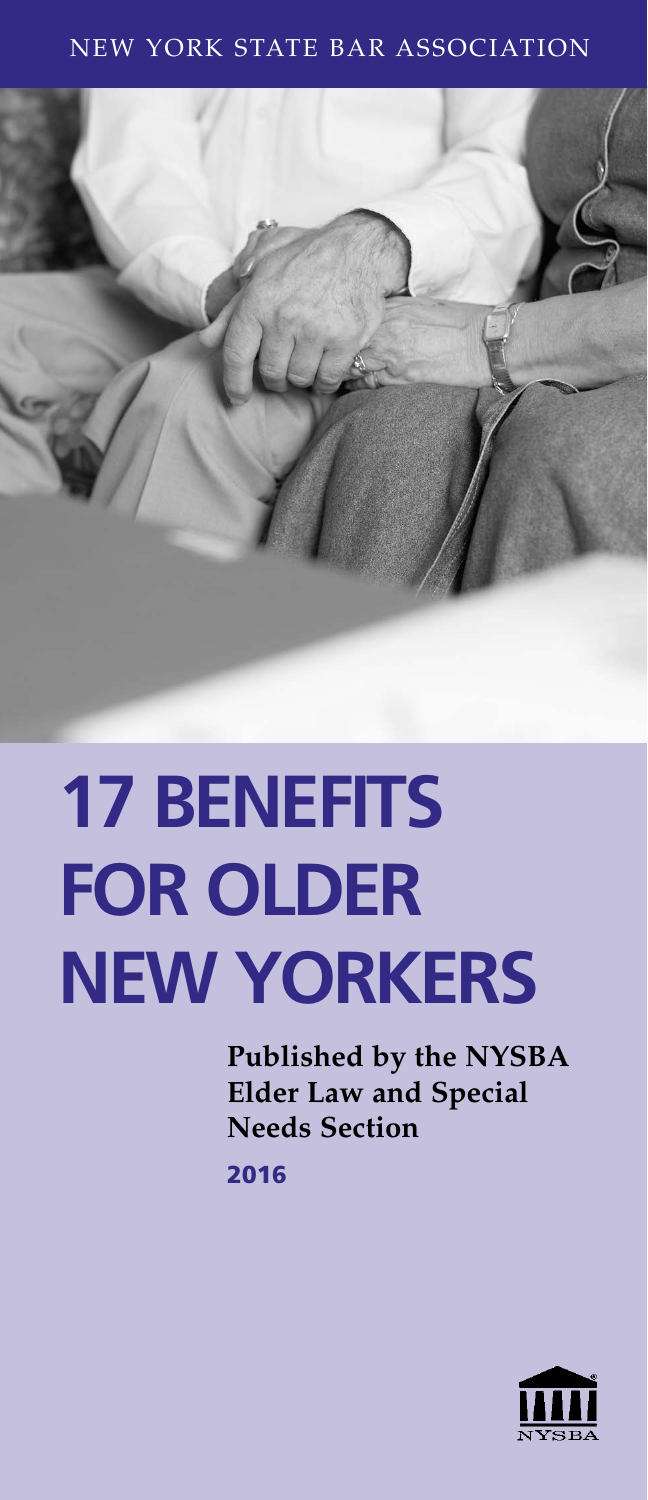# **INTRODUCTION**

As a New Yorker, age 60 or older, you may be missing out on dollar benefits and community services that could be yours. In this pamphlet, you'll find important facts about how finances and age affect eligibility, and little-known rules regarding eligibility.

Each county in New York State, outside of New York city, has an office for aging that can also provide more information about these programs.

If you are unable to contact your local Office for Aging, you should contact the State Office for Aging at (800) 342-9871. The New York City Human Resources Administration information and referral number is (877) 472-8411.

This pamphlet introduces seventeen major benefit programs:

- 1. Social Security
- 2. Medicare
- 3. Medicare Savings Program
- 4. Medicaid
- 5. Supplemental Security income (SSi)
- 6. Temporary Assistance
- 7. Veterans Benefits
- 8. Insurance Coverage (EPIC)
- 9. SNAP (formerly known as food stamps)
- 10. Home Energy Assistance Program (HEAP)
- 11. Weatherization Referral and Packaging Program (WRAP)
- 12. Senior Citizen Rent Increase (SCRIE)
- 13. Senior Citizen Homeowners Exemption (SCHE)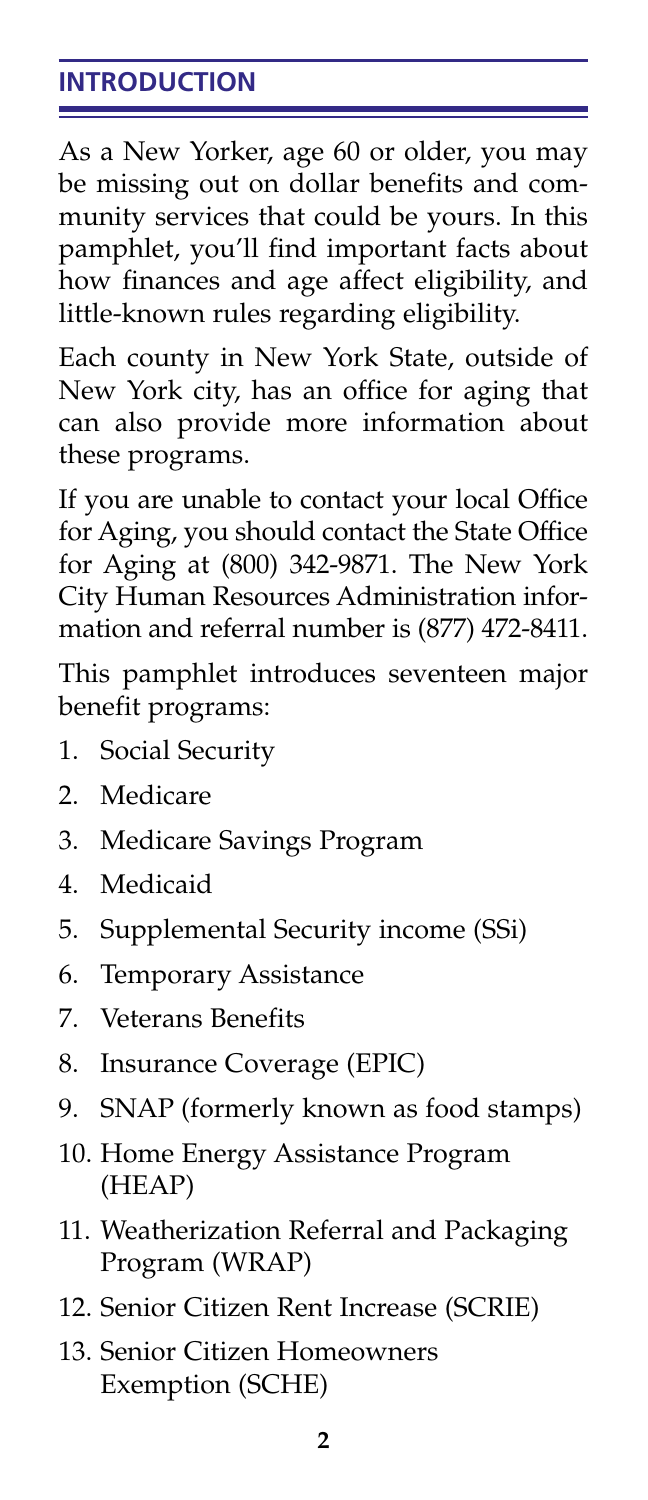- 14. Real Property Tax Credit
- 15. Reduced Fare
- 16. New York State School Tax Relief Program (Star)
- 17. Life Line Telephone Service

In addition, there is brief discussion of noncash programs which benefit seniors.

# **General Eligibility Rules**

Because financial requirements may vary, check with the individual program. Refer to the following as a broad guideline.

*Resources: Defined as assets, or property that you own. Resources* that usually affect eligibility are cash, bank accounts, investments and valuables. Resources that generally do not count are a home, car, income-producing property and personal effects. There are usually special rules for separated or non-eligible spouses and for "spending down" resources.

*Before transferring resources, including your home, consult an Elder Law Attorney.*

*Income:* Both earned and unearned usually count. Earned income is wages for work performed. Unearned income includes Social Security, Supplemental Security Income, pensions, interest, valuable gifts. In-kind income—when others pay for services may or may not be counted. Check with each program. Because eligibility is often based on net income, look for deductions that may make you eligible.

*Apply:* Even when you are not sure that you qualify, apply. You may apply by mail, phone, in person, through an authorized representative or, if homebound, by requesting an in-home interview.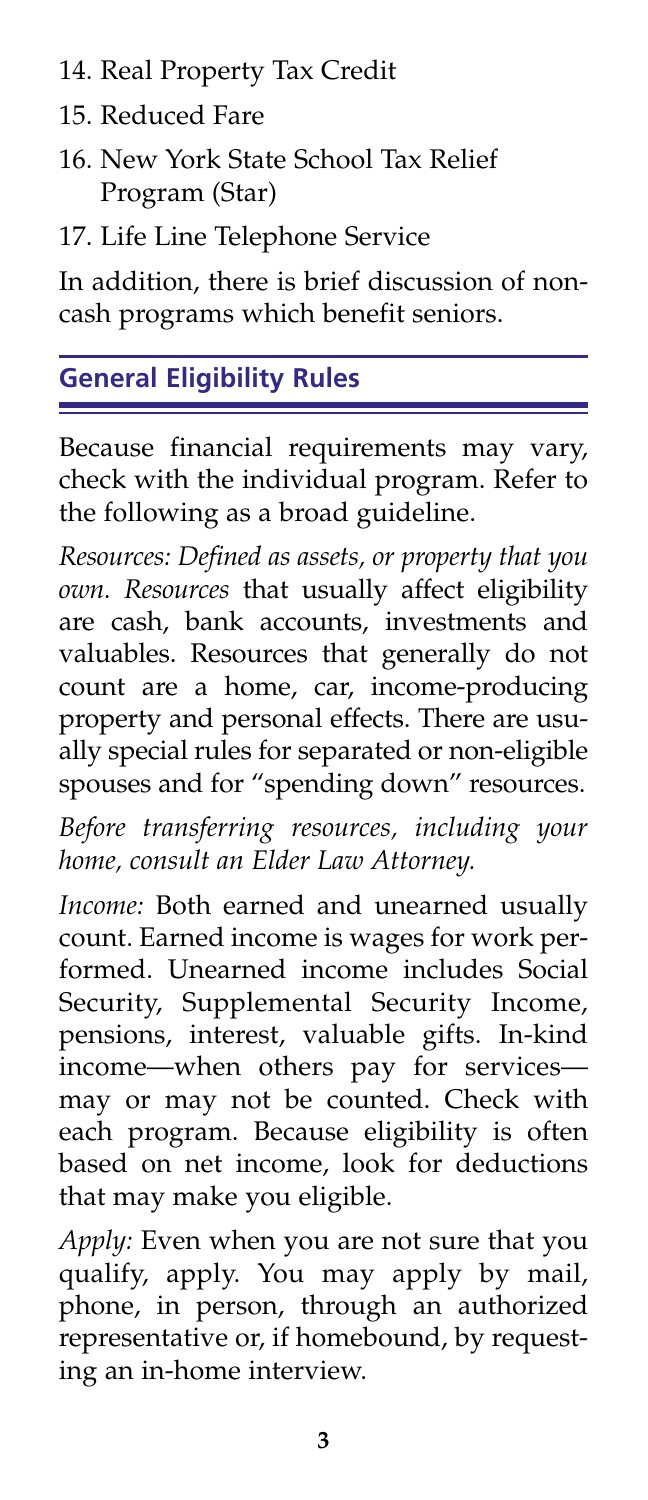The income and resource numbers in this pamphlet are the 2016 figures. The income and resource levels may increase annually. Please check with the appropriate agency if you are using this pamphlet after 2016.

**1. SOCIAL SECURITY – Income for insured workers, certain spouses, divorced spouses, children, grandchildren and surviving parents.**

*Age:* eligible at any age – disabled worker, a spouse caring for a retired, disabled or deceased worker's minor child or adult disabled child; at 50, a worker's surviving disabled spouse; at 60, a worker's surviving spouse; at 62, a retired worker, retired spouse, a worker's surviving dependent parents; divorced spouses can receive bene- fits if married for ten years. Ask about ben- efits for minor children.

*Resources:* No limit.

*Income:* No limit.

Retirement Earnings Test: Beneficiaries who have reached full retirement age (65 to 67, depending on year of birth) may receive full Social Security benefits even if they continue to work. If you work and are under full retirement age, your Social Security benefits will be reduced based upon earned income.

*Apply:* Contact the Social Security Administration for more information. Applications are filed with the Social Security Administration. Call (800) 772-1213 to find your local office.

*Website*: www.ssa.gov

# **2. MEDICARE – Helps pay certain health care costs.**

*Age:* 65 or older. TO AVOID PENALTIES,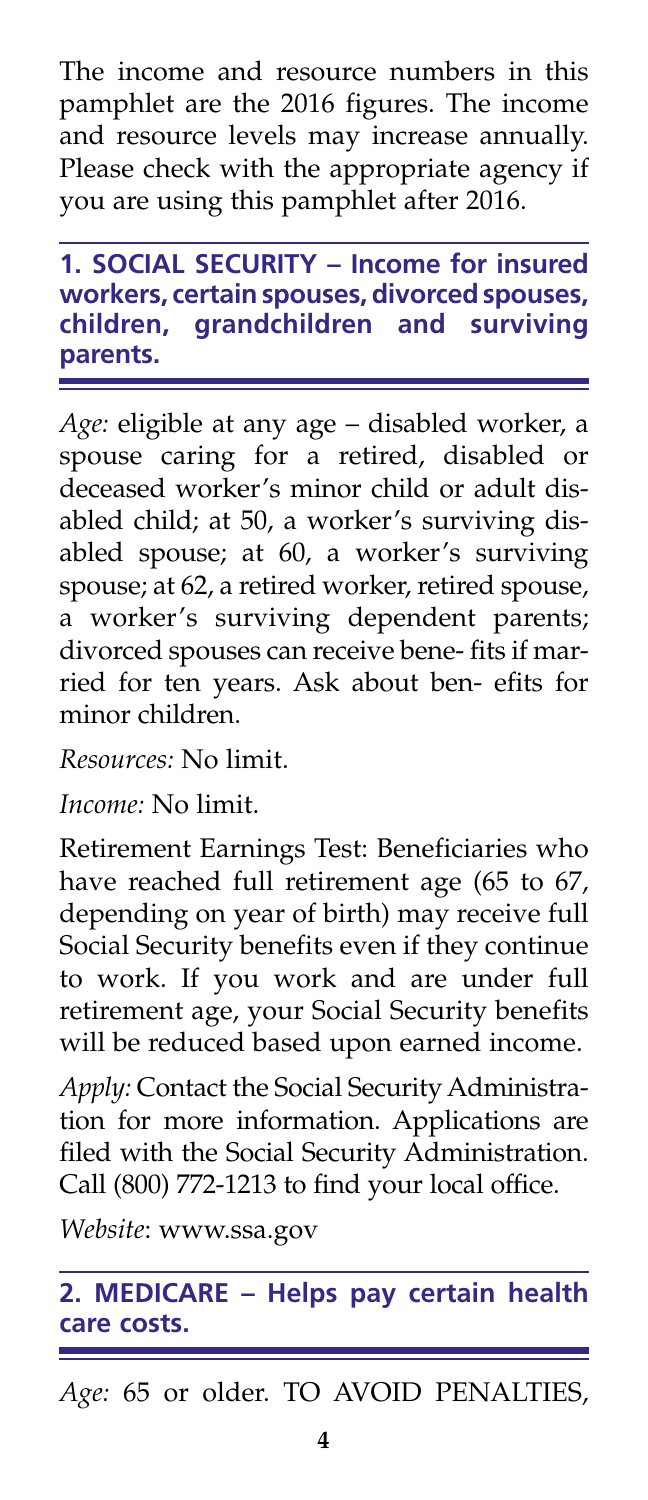APPLY WHEN FIRST ELIGIBLE (that is, 3 months before your 65th birthday), EVEN IF NOT APPLYING FOR SOCIAL SECURITY BENEFITS. Disabled individuals under age 65 are eligible for Medicare after receiving Social Security disability benefits for 24 months. Special rules also apply for dialysis patients and individuals who have Amyotrophic Lateral Sclerosis (ALS) or end stage renal disease.

*Resources:* No limit. (See below)

*Income:* No limit. (See below)

*Part A - Hospital Insurance*

Anyone 65 or over who is eligible to receive Social Security or Railroad Retirement benefits is automatically eligible and pays no premium. Others may purchase this insurance for a monthly premium. In 2015, Part A covers all in-patient hospitalization costs in any benefit period, except for a deductible of \$1,288 and a co-pay of \$322 per day for days 61 through 90, and \$644 per day for days 91 through 150.

*Skilled Care in a Nursing Facility* is covered for up to 100 days following at least a three-day hospitalization in any benefit period with a co-insurance of \$161 per day for days 21 through 100.

*Home Health Care and Hospice Services* are also available. Co-insurance and deductible payments are adjusted annually.

*Part B - Medical Insurance*

Newly applied Medicare Part B beneficiaries will pay the minimum monthly premium of \$121.80 (in 2016). Individuals with annual income over \$85,000 (\$170,000 for married couples) will pay a higher monthly premium based on a sliding scale of income. Medicare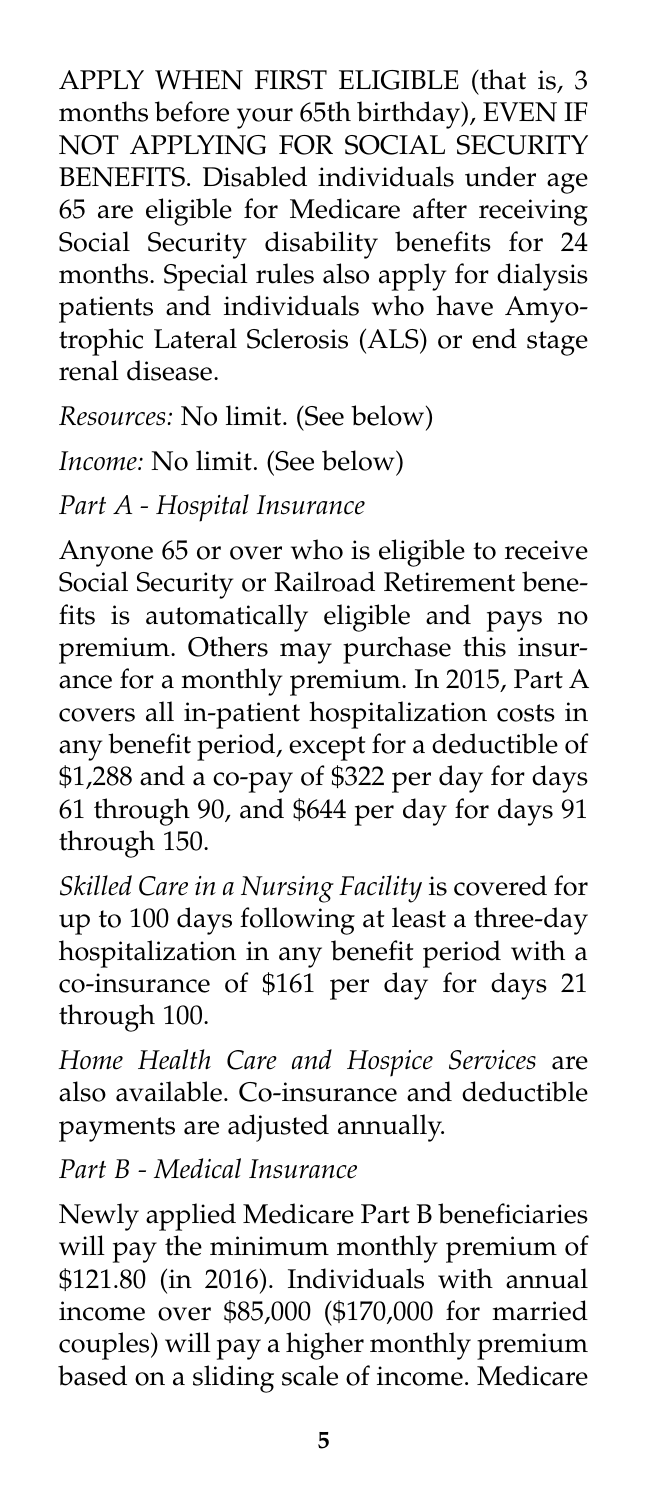pays 80% of the approved charge and the beneficiary is responsible for both the 20% co-pay and an annual deductible of \$166.

Free assistance is available from the Medicare Rights Center: (800) 333-4114; (212) 890- 3850; and from the Health Insurance Counseling and Assistance Program (HiicaP): (800) 701-0501. NYC residents may also call the NYC HICAP help line: (212) 333-5511.

*Apply:* Contact Social Security Administration/Medicare: (800) 772-1213.

*Website:* www.medicare.gov.

*Part C - Medicare Advantage*

Medicare advantage Plans cover all Part A and Part B services. Care is provided by private companies as an alternative to traditional Medicare Parts A and B. Premiums and co-payments may be lower than traditional Medicare, but all care must be provided or approved by the Managed Care Plan. Many plans include prescription drug coverage. For information and assistance, call Medicare: (800) 633-4227, or go to www. medicare.gov.

#### *Part D - Prescription Drug Coverage*

Medicare Part D prescription coverage is provided by a variety of private plans. Unlike Parts A and B, people must take action to enroll in Part D. Premiums and the extent of coverage for the many private plans vary widely. No Medicare drug plan may have a deductible more than \$360 in 2016 and some Medicare drug plans don't have a deductible at all. The plan pays its share until what they have paid (plus the deductible, if any) reaches \$3,310. There is then a coverage gap of \$7,062.50. During this time, the consumer pays out of pocket for prescription drugs. The consumer pays 45%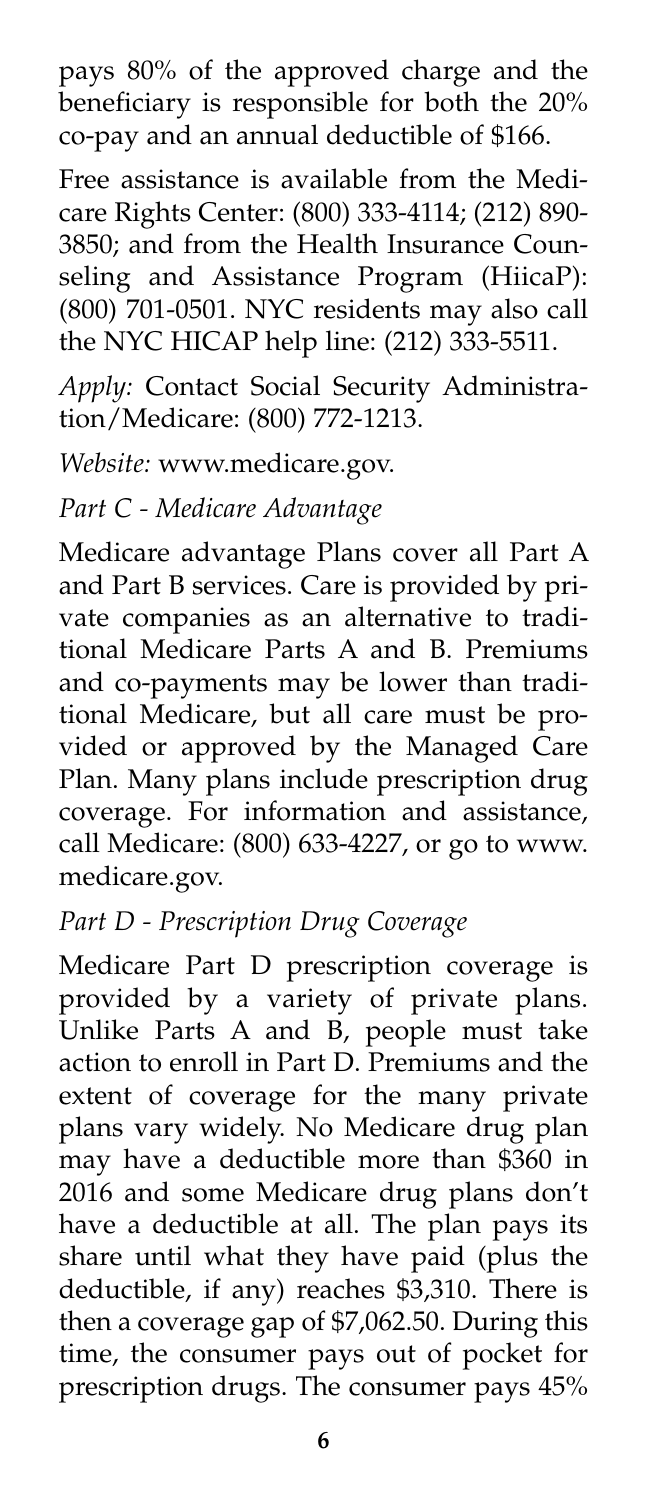of the cost for brand-named drugs and 58% for generics. Once the consumer has paid \$7,062.50 out of pocket for the year, the plan should pay the majority of prescription expenses (less a small co-pay for each drug) for the rest of the year. See website at: www. medicare.gov (The website contains various search engines which enable consumers to search for a local plan. However, the website may not contain the most updated information and may have errors. Consumers should check with local providers before enrolling in a plan to make sure the information provided on the website is accurate).

*Resources:* No limit for basic.

— Extra Help – Individual \$17,655; Couple \$23,895.

*Income:* No limit for basic.

— Low Income Subsidy – Individual \$1,396.25 monthly maximum; Couple \$1,891.25 monthly maximum.

*Apply/Enroll:* By calling (800) MEDICARE; (800) 633-4227

*Website:* www.medicare.gov

**3. MEDICARE SAVINGS PROGRAM Limited income, Medicare – eligible individuals may be able to have Medicaid cover their Medicare monthly premiums, deductibles and co-insurance.**

*Age:* Any person eligible for Medicare.

*Resources:* No limit.

*Income:* For individuals with income below \$1010 per month; (\$1,355 per month for married couples), Medicaid will pay all Part A, Part B premiums, and all deductibles and co-insurance.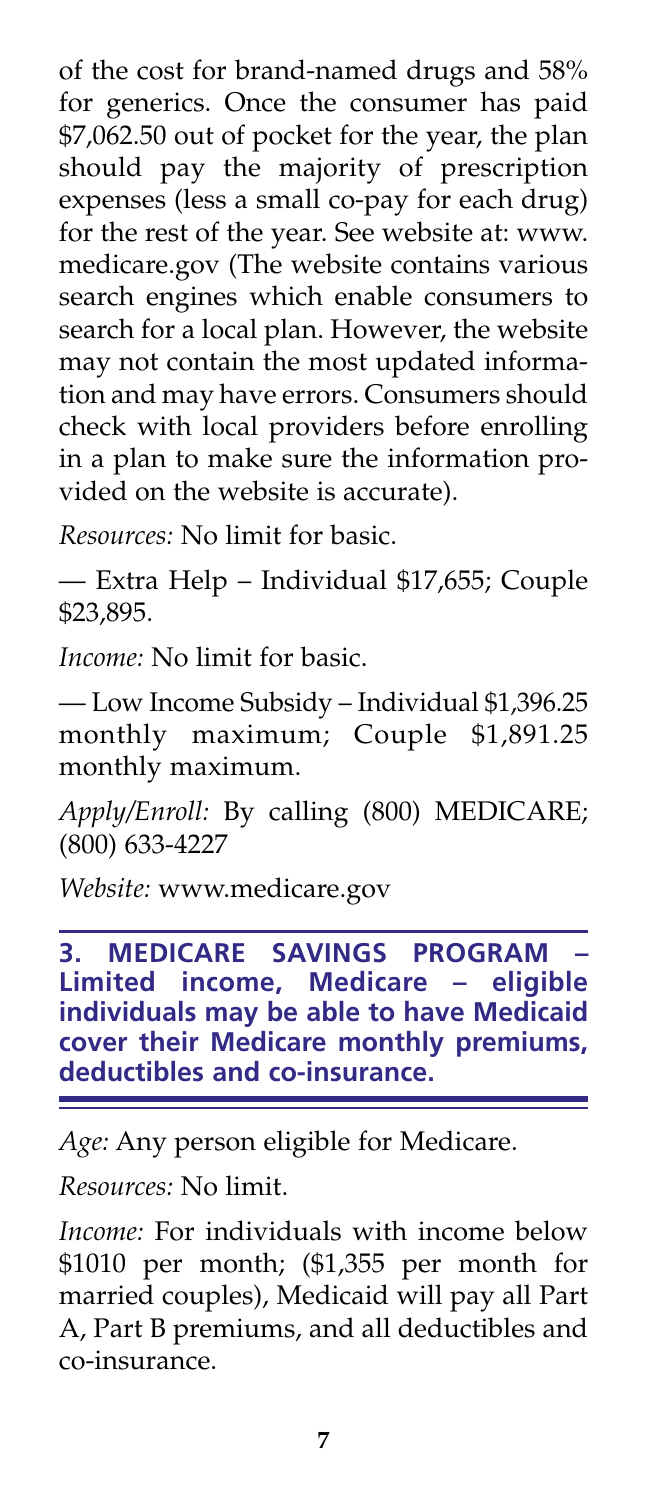For individuals with income below \$1,208 per month (\$1,622 for married couples), Medicaid will pay the full Medicare Part B premium; For individuals with income below \$1,357 per month (\$1,823 for married couples), Medicaid will pay some part of the Medicare Part B premium.

Please note that these income figures are usually adjusted on an annual basis. Health insurance premiums are an allowable deduction in determining income. This program is not retroactive; the sooner you apply, the sooner you receive benefits.

*Apply:* To your local Department of Social Services or CMS at (800) 633-4227. New York City residents, call (877) 472-8411.

For more information search for "Medicare Savings Program" through the NYS DoH website: www.health.state.ny.us/. You can also search through: www.medicare.gov.

**4. MEDICAID – Full range of health care services, including many not provided by Medicare (home care, unlimited nursing home care, prescription drugs, dentistry, eyeglasses, hearing aids, etc.).**

*Age:* Any age. Persons receiving SSI or temporary assistance are automatically eligible. If under 65 and not receiving SSI or temporary assistance, must be determined to be disabled or blind.

*Resources:* \$14,850 individual, \$21,750 couple (2016).

*Exemptions from Resources:*

— \$1,500 burial fund per person, or irrevocable prepaid funeral agreement (any amount);

— cash value of life insurance with face value of more than \$1,500 is counted toward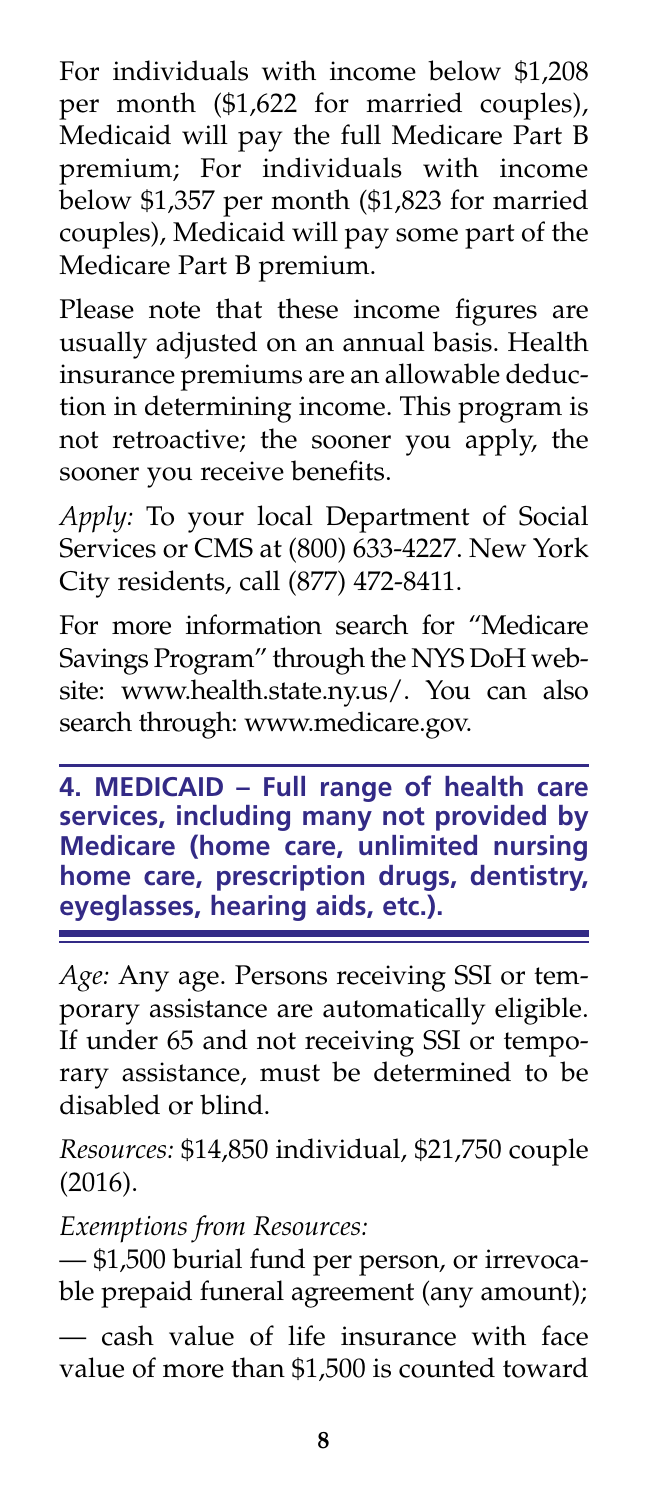the \$1,500 burial fund, the remaining balance is a resource.

A home (if it is your primary residence) with a value up to \$828,000, personal effects, and a car are not counted as resources.

# **NOTE:** *There are complex rules for transfer of assets by persons applying for Medicaid. See below.*

*Income:* \$825 per month for an individual; \$1,209 per month for a couple.

*Surplus Income/Spend-down:* Even if income exceeds the limit noted above, individuals may qualify for community Medicaid (including home health care) if they incur or pay medical charges equal to their excess countable income. There is no penalty for transfer of assets when applying for community Medicaid (community Medicaid includes some home care services, some adult day care programs, prescription drug coverage, etc., but does not include institutionalization in a skilled nursing facility). Disabled individuals may deposit their surplus income to a supplemental needs trust.

Transfer of Resources and Income Rules: If one spouse is institutionalized, the spouse in the community may keep at least  $\bar{\$2,980.50}$ per month of the couple's combined income after deducting health insurance premiums. The resource allowance for the community spouse is between \$74,820 and \$119,220. The community spouse (well spouse) may request a hearing or go to court to obtain higher income or resource allowances. DO NOT TRANSFER OWNERSHIP OF A HOME OR RESOURCES WITHOUT CON-SULTING AN ELDER LAW ATTORNEY.

*Apply:* Contact local Department of Social Services. Call (866) 881-2809 for local num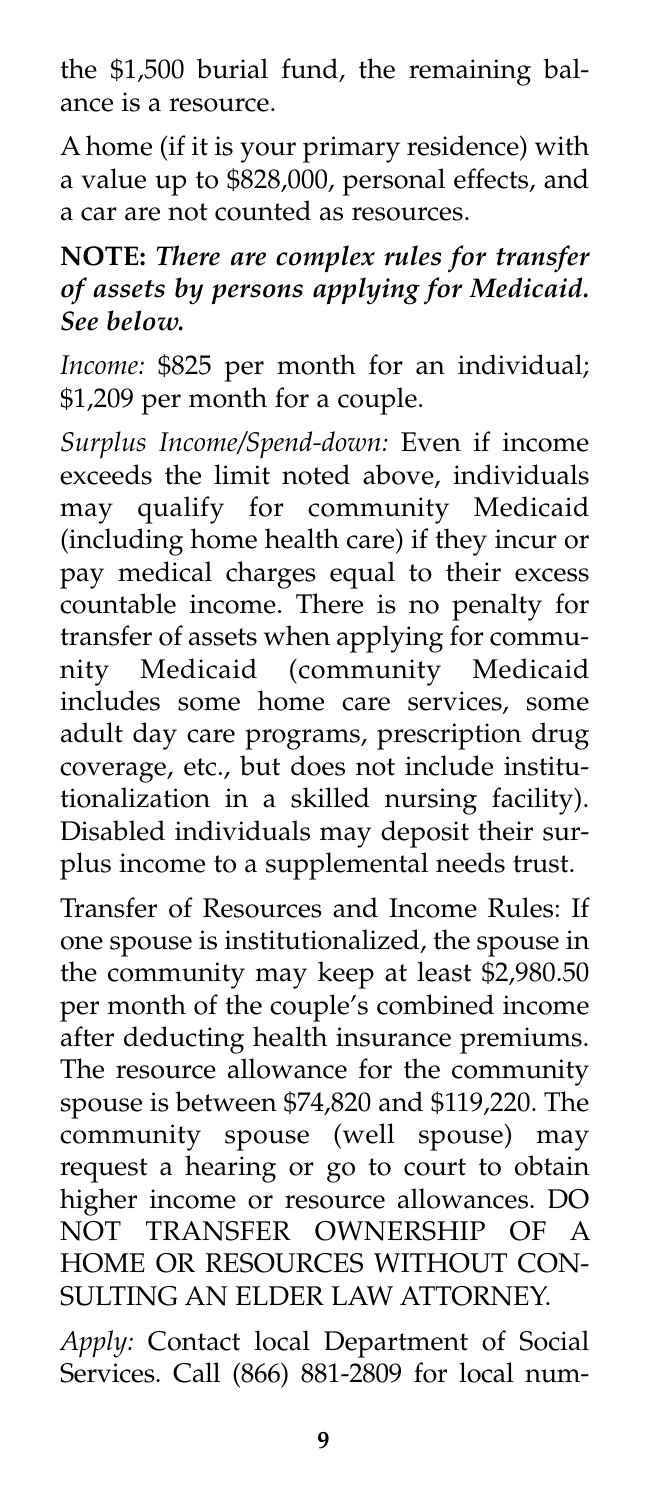bers; NYC residents, call Human Resources Administration (877) 472-8411).

*Website(s):* websites:www.hcfa.gov/ medicaid; and www.health.state.ny.us

**5. SUPPLEMENTAL SECURITY INCOME (SSI) – Monthly payments to limitedincome aged, blind and disabled persons, in addition to other income they may be receiving, including Social Security.**

*Age:* 65 or older. (Any age if disabled or blind.)

*Resources:* \$2,000 per month individual, \$3,000 for couple, plus burial fund of \$1,500 per person. Resources may be spent down, or resources of persons under 65 may be transferred to a Supplemental Needs Trust without incurring a period of ineligibility. *CONSULT AN ELDER LAW ATTORNEY BEFORE TRANSFERRING RESOURCES.*

*Income:* Generally, the more income you have, the lower the SSI payment. Applicants living with others may receive a reduced benefit. Loans do not count as income. For advice regarding benefit reductions due to living arrangements or receipt of loan re-payments, consult a private or legal services attorney. In 2016, the maximum monthly benefit is \$820 per an individual/\$1,204 couple. Wages of more than \$1,000 per month generally cause benefits for disabled individuals to be discontinued. However, in some instances, a working individual may earn more than the limit and remain eligible for SSI.

*Apply:* Contact the Social Security Administration (800) 772-1213.

*Website:* www.ssa.gov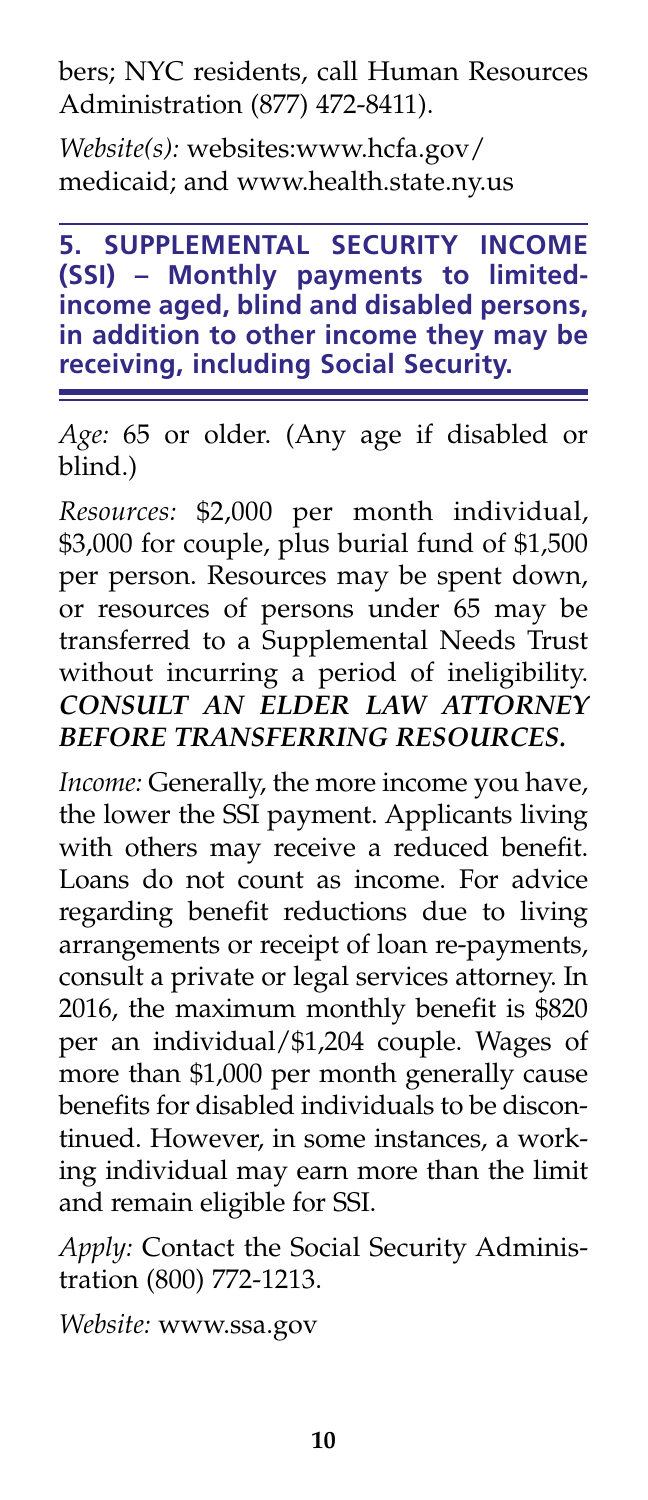**6. TEMPORARY ASSISTANCE – Cash benefits for limited-income persons for essential food, clothing and shelter, oneshot deals.**

*Age:* Any age. Individuals who are over age 60 or disabled may be exempt from work requirements.

*Resources:* Maximum of \$2,000 for an individual (\$3,000 if any household member is 60 or over); exempt resources include a home that is your primary residence, personal effects, burial plot up to \$1,500, and a car (depending on its fair market value).

Employed individuals may be entitled to disregard some of their earnings and still be eligible for benefits. Allowances are also provided for certain work-related expenses and/or special needs (travel, child care, restaurant meals, etc.).

*There is a 60-month limit that prohibits adults from receiving cash assistance after they have received it for 60 months in their lifetime. However, other types of public assistance may be available once the 60-month limit is met.*

*Emergency Assistance:* Assistance to pay rent arrears, heat/utility arrears and repairs, moving costs, storage deposits, furniture to set up a household, Domestic Violence shelter costs, and other emergency expenses. Emergency Food Stamps and Medicaid may also be available for those who meet certain requirements. Applicants who are not otherwise eligible for temporary assistance may qualify for emergency assistance if they demonstrate a financial emergency and that they have spent all of their cash resources.

*Apply:* Contact your local Department of Social Services. Your local office's contact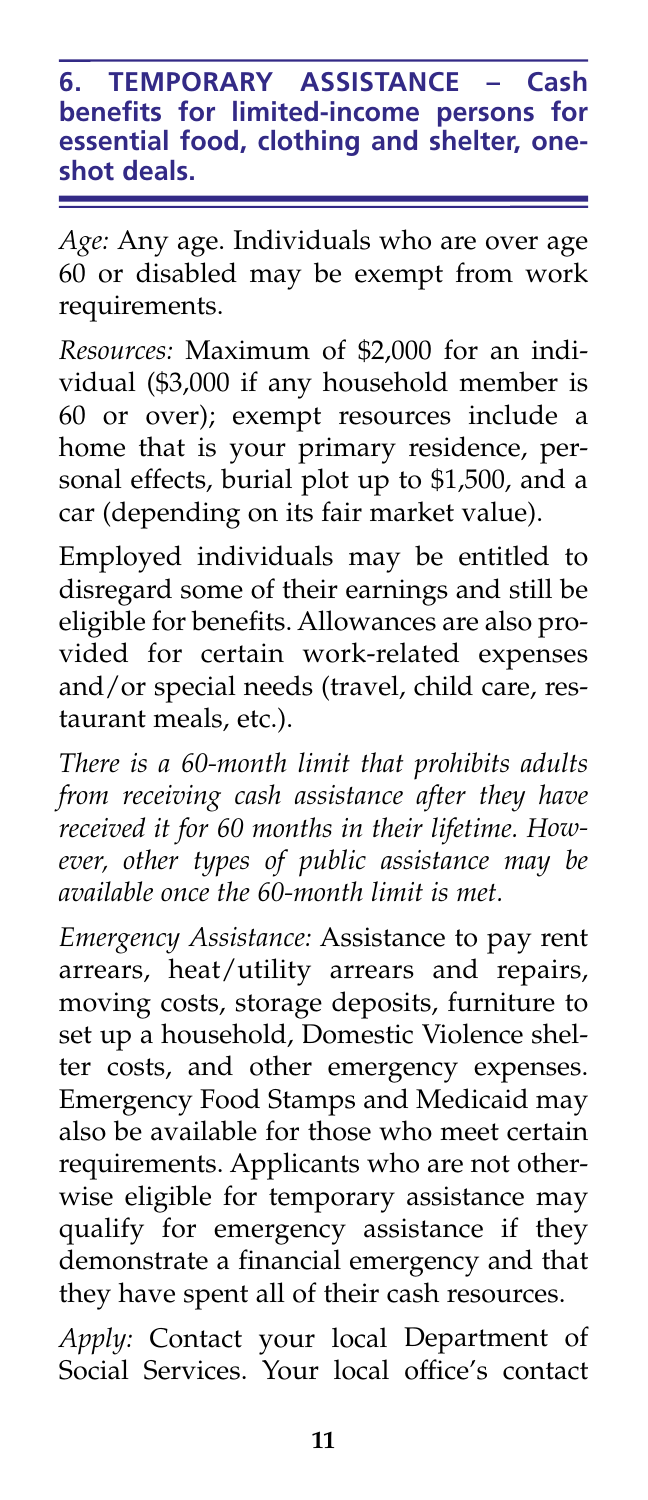information is available at: (800) 342-3009. In NYC, residents can call HRA (877) 472-8411 for information and an application.

See also www.otda.ny.gov/programs/ temporary-assistance.

**7. VETERANS BENEFITS – Pensions for limited-income and disabled veterans; health care and prescription drugs; vocational rehabilitation; education; home loans; disability compensation; survivor benefits; life insurance; burial and other benefits.**

*Age:* Veterans of any age may be eligible for a range of services. Their dependents and survivors may also be eligible for certain benefits. Disability is determined by the U. S. Department of Veterans Affairs.

Resources: Subject to review based on benefits requested.

*Income:* Available benefits vary based on income and number of dependents. Medical benefits may include care at VA Hospitals, out-patient services, skilled nursing facilities, allowances for home care, etc.

*Apply:* NYS Division of Veterans Affairs at (888) 838-7697; U. S. Department of Veterans Affairs (800) 827-1000.

*Website(s):* www.va.gov and www.veterans. ny.gov

**8. ELDER PHARMACEUTICAL INSURANCE COVERAGE PROGRAM (EPIC) – Pays more than one-half the cost of most prescription drugs after income-eligible beneficiary pays Medicare Part D premium or deductible.**

*Age:* NY State residents 65 years of age or older.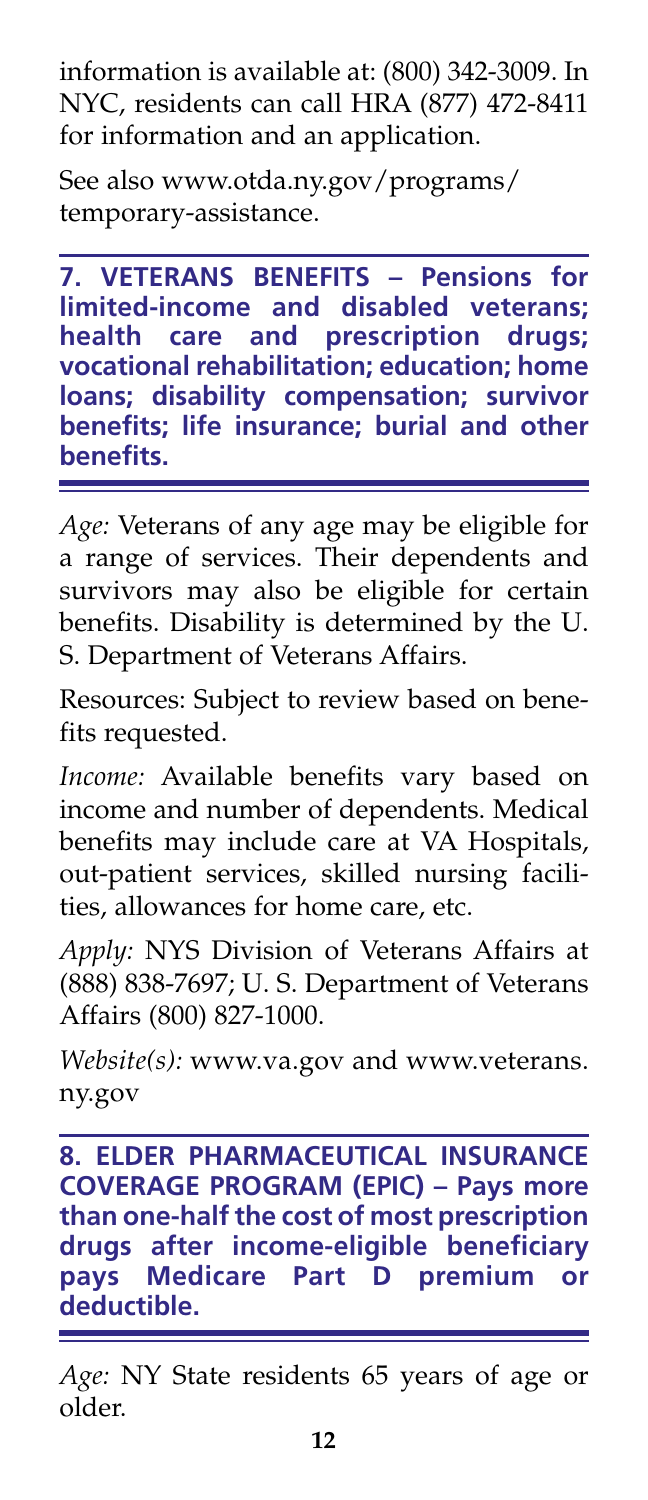*Resources:* No limit.

*Income:* Annual income below \$75,000 (individual), \$100,000 (couple), including Social Security. Each person's premium or deductible is determined by income and marital status. Co-payments vary with prescription costs. Pharmacies must be EPIC participants. Approved drugs include insulin and syringes. EPIC is not available for people who are receiving full Medicaid benefits. There have been many changes to the EPIC program effective January 1, 2014. For more information, please call: (800) 332-3742/ (518) 862-9936.

*Website:* www.health.ny.gov/health\_care/ epic

**9. Supplemental Nutrition Assistance Program (SNAP) – the new name for the food stamp program, which issues monthly electronic benefits that can be used like cash at authorized retail food stores.** 

*Age:* Any Age.

*Resources and income:* There is no limit on resources. As of October 1, 2015, households with an elderly or disabled member, monthly income cannot exceed \$1,962 for a household of one, or \$2,655 for a household of two. For households without an elderly or disabled member, monthly income cannot exceed \$1,276 for a household of one, or \$1,726 for a household of two.

A SNAP budget must be calculated for your household in order to determine eligibility and benefit amount. The only way to determine if your household is eligible for SNAP benefits is to apply. "Income" means your household's total gross monthly income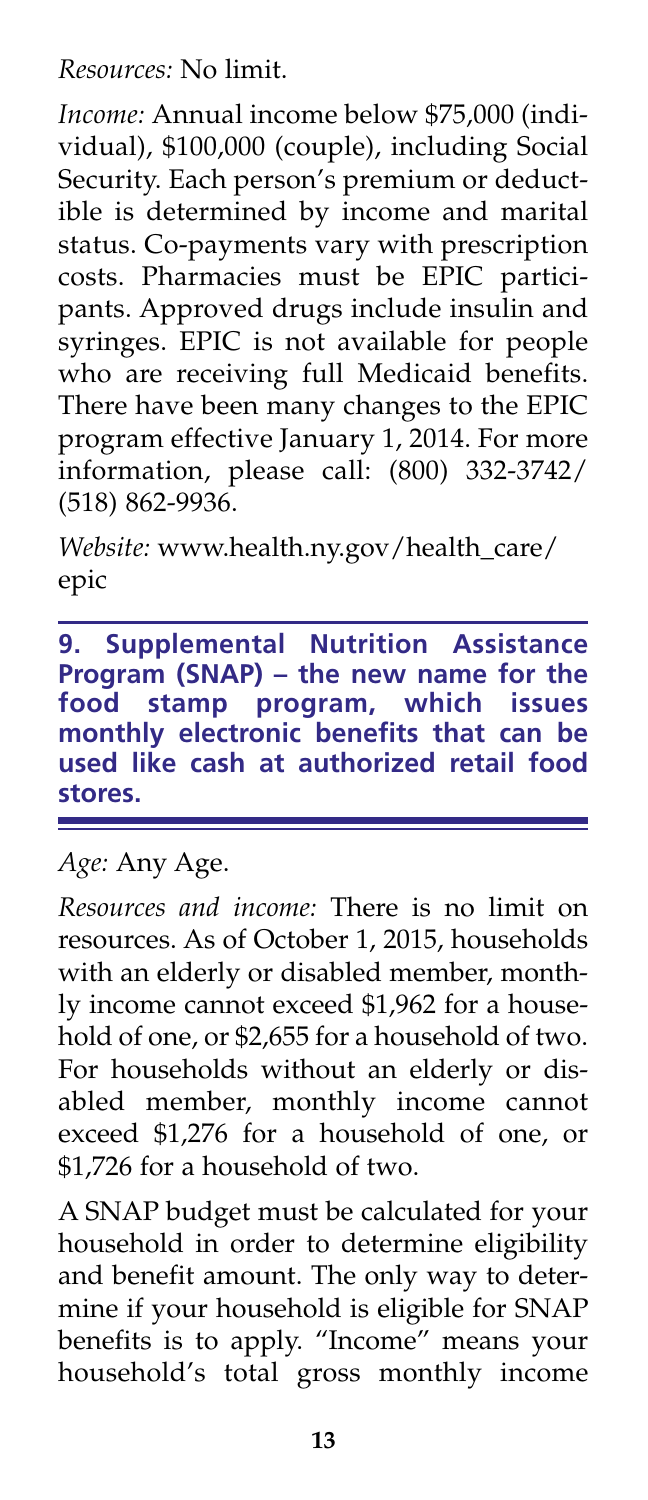before taxes and withholdings are subtracted. Benefits from other assistance programs such as Unemployment Insurance Benefits, public assistance payments, Social Security or SSI benefits count as income.

*Apply:* To local Department of Social Services/Human Resources Administration, or call (800) 342-3009. New York City residents, call (877) 472-8411.

*Website:* www.mybenefits.ny.gov; http://otda.ny.gov/programs/snap/

**10. HOME ENERGY ASSISTANCE PROGRAM (HEAP) – Cash or credit for heating costs for low-income homeowners and renters; heat-related emergency grants.**

*Age:* Any Age.

*Resources:* No limit.

Income: For the 2015-2016 heating season: Individual – \$2,244 per month maximum; Couple – \$2,935 per month maximum; Receiving Supplemental Nutrition Assistance Program (SNAP) benefits, temporary assistance, or Social Security Income Code A. Ask about subtracting certain health care and rental income expenses.

*Heat Emergencies:* only HEAP-eligible households paying directly for heat may apply for help with fuel, repair of heat-related equipment and temporary relocation.

Questions regarding the HEAP program should be directed to your Local Department of Social Services Office or the NYS HEAP Hotline at (800) 342-3009.

*Website:* 

http://otda.ny.gov/programs/heap/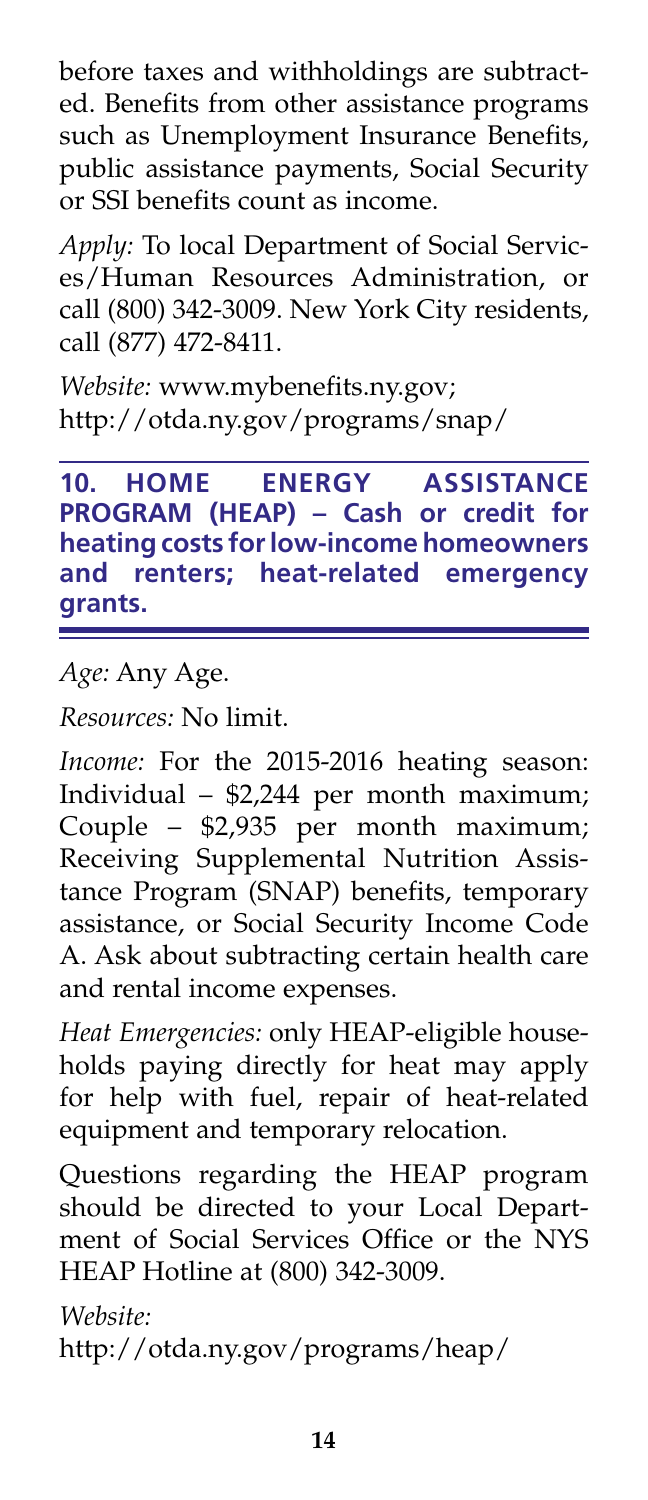**11. WEATHERIZATION REFERRAL AND PACKAGING PROGRAM (WRAP) – assists income-eligible families and individuals by reducing their heating/cooling costs and improving the safety of their homes through energy efficiency measures.**

*Age:* Any age. *Resources:* None

*Income:* Households with incomes at or below 60% of state median income are eligible for assistance. Program services are available to both homeowners and renters who are receiving a HEAP benefit. In 2015-2016, individuals with income below \$2,244 per month and an annual income not to exceed \$26,931 and couples below \$2,935 per month and an annual income not to exceed \$35,217. Additional income levels apply for larger households.

*Apply:* Contact your local Office for Aging, the New York State Division of Housing & Community Renewal or New York City HRA for more information.

*Website(s):* New York State Division of Housing & Community Renewal: www.dhcr.state.ny.us/programs/ weatherizationassistance/ www.nyshcr.org/Programs/Weatherization Assistance/Providers.htm

**12. SENIOR CITIZEN RENT INCREASE EXEMPTION (SCRIE) – Exempts rent- controlled/rent stabilized, Division of Housing and Community Renewal (DHCR) housing and rent-regulated hotel tenants from certain rent increases.**

*Age:* 62 or over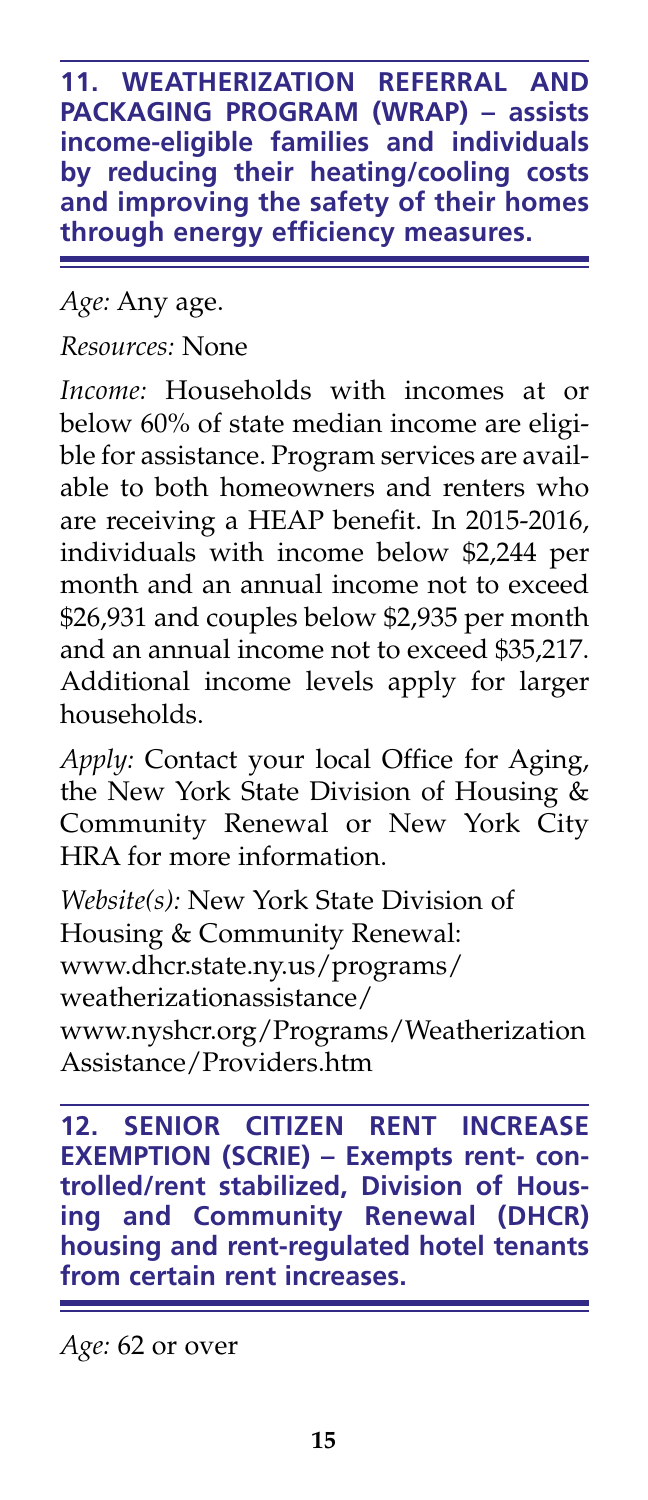*Resources:* No limit.

*Income:* \$50,000 per year maximum (less certain deductions) for those within NYC. Outside NYC, SCRIE is a local option and communities that have adopted it have different income eligibility limits and exemption allowances.

Senior citizens are eligible if their incomes are below a maximum limit set by local law, rent with increase must be at least one-third of net monthly income and for tenants in rent-stabilized apartments the tenant must have a valid one or two year lease. SCRIE covers increases for renewal lease, maximum base rent increases, fuel, landlord hardship and major capital improvements. NYC senior citizen tenants may also carry this exemption from one apartment to another upon moving, and upon submission of the proper application being made to the Department of Finance (DOF).

*Apply:* NYC: Department of Finance (DOF) Outside NYC: New York State Division of Housing and Community Renewal (DHCR)

*Website(s):* www.nyc.gov/html/hpd/html/ tenants/scrie.shtml

*New York City Department of Finance:* www.nyc.gov/html/dof/html/property/ property\_tax\_reduc\_drie\_sc\_te.shtml

*Additional Related Program(s):* **Mitchell-Lama Buildings** - there is a separate program for tenants of Mitchell-Lama buildings. The same eligibility requirements apply as for the regular SCRIE program. Tenants may apply for SCRIE at the Department of Housing Preservation and Development, 100 Gold Street, Room 7M, NY, NY 10038. For applications and information, call 212-863- 8494.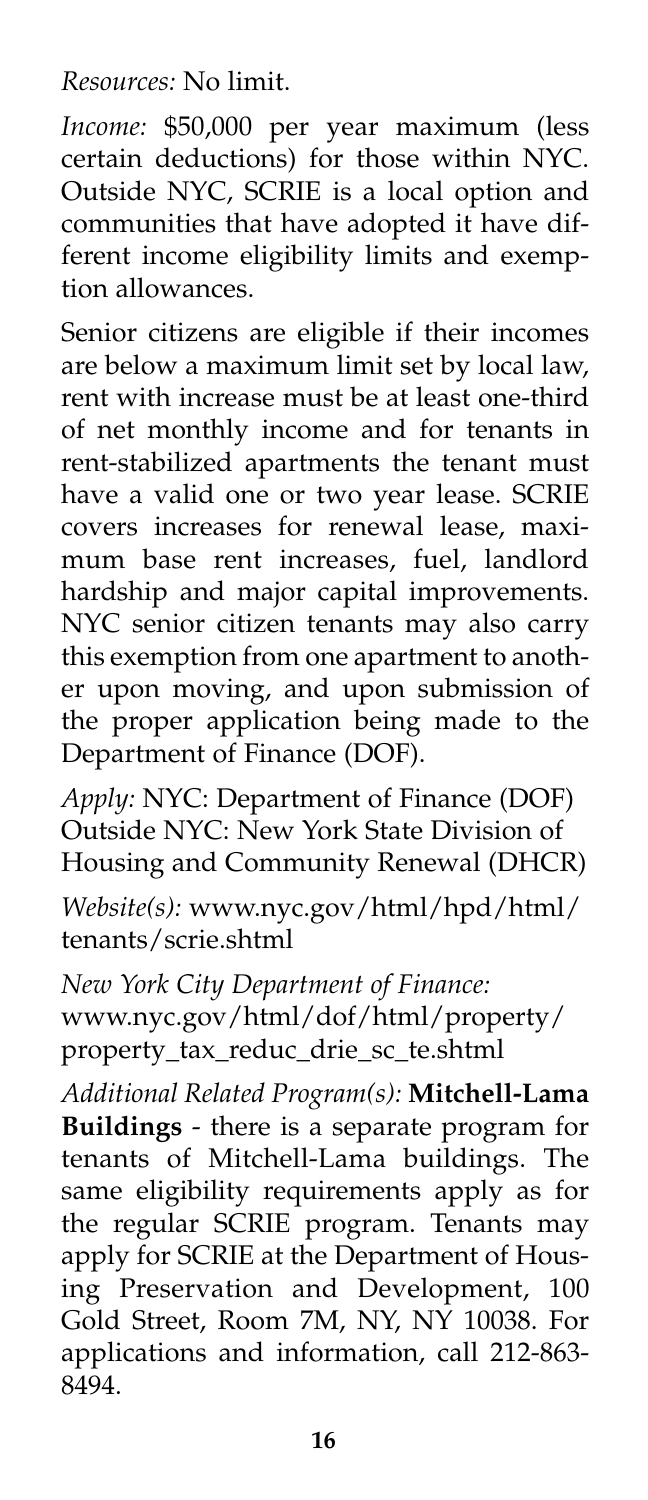#### **13. SENIOR CITIZEN HOMEOWNERS EXEMPTION (SCHE) – Partial tax exemption up to 50% on real property owned by qualified senior citizens.**

*Age:* 65 or older by December 31st of that property tax year. If spouse or siblings are co-owners, one must be at least 65 years of age. If other persons are co-owners, all must be 65 years of age.

*Resources:* No limit. However, the amount of reduction is based on the combined Federal income tax return figures for all owners on the deed.

*Income:* Income limits vary by locality. In NYC, the net combined amount must be less than \$37,400. Eligible homeowners may qualify for a reduction of 5% - 50% (depending on income). Income is combined Federal income for all owners reduced by unreimbursed medical and prescription drug expenses (at local governmental option).

The residence must be a legal primary residence, meaning you must reside in the home more than six months a year. The exemption is limited to one, two or three - family houses, a condominium or a cooperative apartment. Property must be used exclusively as legal residence. Applicant must have held title to property for at least 12 consecutive months prior to March 15 of the year when the exemption goes into effect.

*Apply:* NYC: Apply by mail to the NYC Department of Finance. Outside NYC: Contact your local assessment office for filing deadlines. Applications must be made in person. Bring deed to property, proof of income, birth and residency. The exemption is renewable every second year.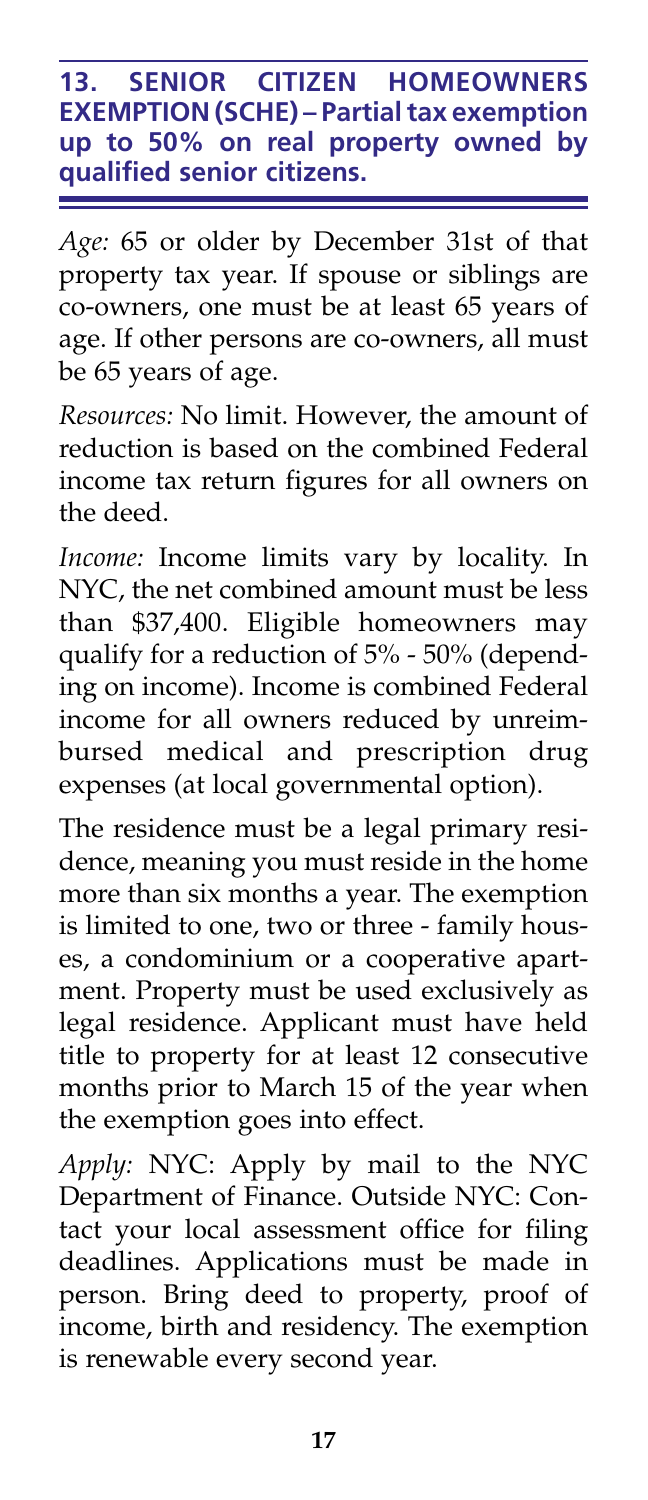The period in which to apply is limited. Exemption applications must be filed with the local assessor's office. Exemption applications are required to be received, generally, on or before the Taxable Status Date of the current year. March 1 is the Taxable Status Date for most municipalities; however, it varies for some cities and counties. If the taxable Status Date falls on a Saturday, Sunday or public holiday, the deadline for filing the exemption application is extended until the next business day.

# *Website(s):*

New York State Exemption Applications: www.tax.ny.gov/pit/property/exemption/ seniorexempt.htm

NYC tax reductions for Exemptions and Abatements: www1.nyc.gov/site/finance benefits/landlord-schepage

# **14. REAL PROPERTY TAX CREDIT (IT 214) – Provides tax credit or cash payment for part of rent or property taxes paid during previous year.**

*Age:* Any age.

*Resources:* No limit.

*Income:* \$18,000 or less for tax year 2015 (Filing a tax return for the preceding year is not a requirement.)

Must have been a New York State resident for all of 2015 and occupied the same New York residence for six months or more. You cannot be claimed as a dependent on another taxpayer 's federal income tax return.

Homeowner's current market value of real property must be \$85,000 or less. Your residence must be not completely exempted from real property taxes. Any rent you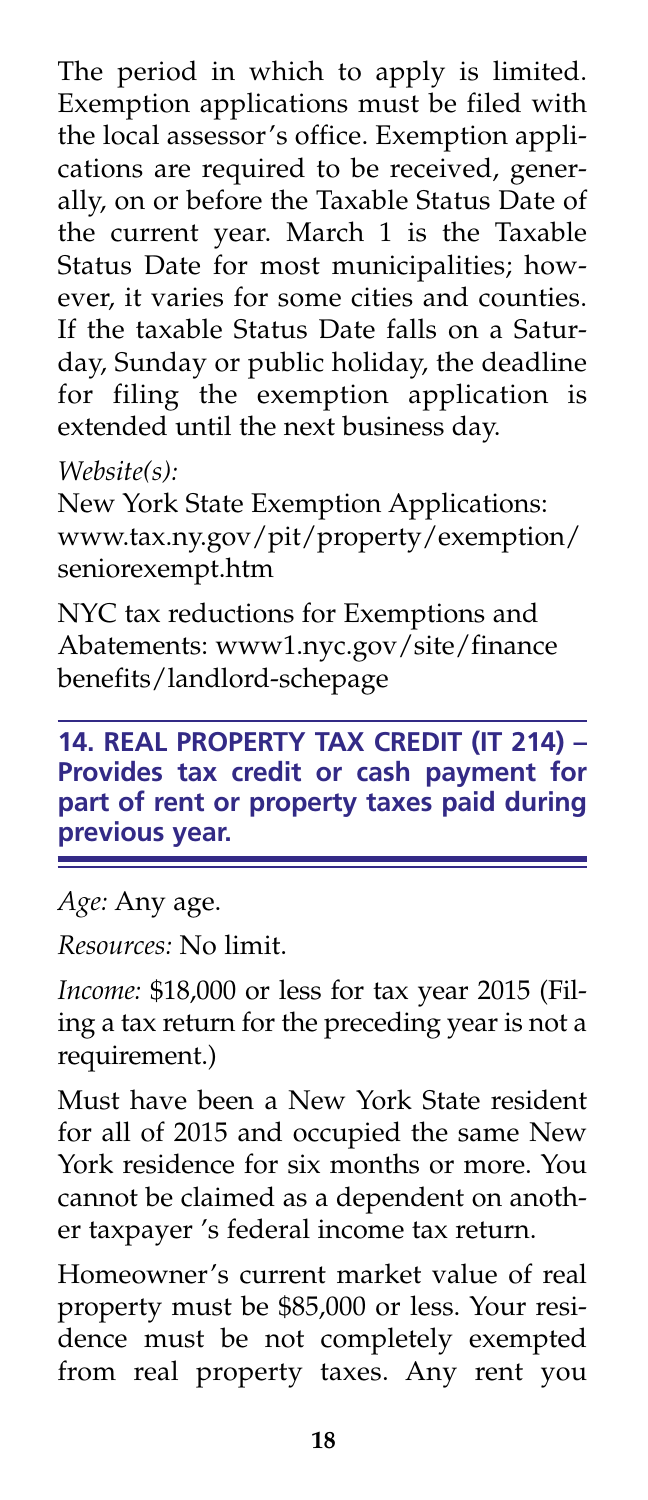received for nonresidential use of your residence was 20% or less of the total rent you received. Renter's average monthly rent must be \$450 or less, not including heat, gas, electricity, furnishings or board.

If all members of your household are under 65, the maximum credit is \$75. If at least one member of your household is 65 or older, the maximum is \$375. If your credit is more than the taxes you owe, a refund can be claimed.

*Apply:* By submitting Form IT-214 with tax return, or, if no return, anytime during the year. For assistance from New York State Department of Taxation and Finance call (800) 225-5829.

*Website(s):*

New York State Department of Taxation and Finance: www.tax.ny.gov/pit/credits/ real\_property\_tax\_credit.htm

New York State IT-214 Form: www.tax. ny.gov/pdf/current\_ forms/it/it214\_fill\_ in.pdf

www.tax.ny.gov/pdf/2014/inc/it214i\_ 2014.pdf

**15. REDUCED FARE – Substantial savings for various public and private transit services.**

Age: 65 or older, or younger individual with qualifying disability:

*Resources:* No limit.

*Income:* No limit

New York City has reduced fares for subway and buses. Residents 65 and older must show their Medicare card, a valid driver's license, NYC Department of the Aging ID card, Access-A-Ride ID card, or MTA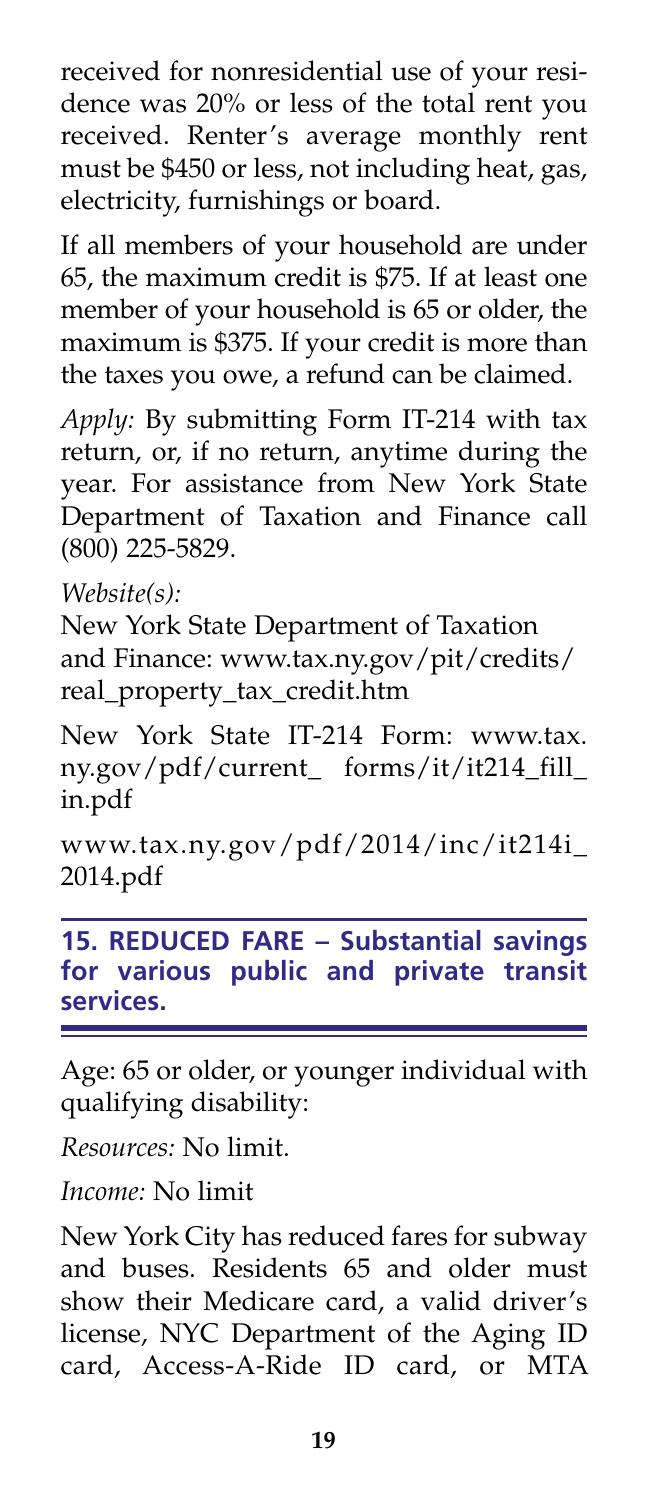Reduced-Fare ID card to obtain a reduced Fare Metro card.

*Apply:* By contacting the New York State Office of Aging at (800) 342-9871 for information concerning appropriate agencies in your community or for a listing of the local offices for the aging go to the website at: http://www.aging.ny.gov/NYSOFA/Local-Offices.cfm.

*Website(s):* New York State Office of the Aging: http://ResourceGuide/ ResourceGuide2014.pdf www.aging.ny.gov/NYSOFA/Services/ Index.cfm

New York City Department for the Aging: www.mta.info/nyct/fare/rfabout.htm. Or Call (212) 442-1000

**16. NEW YORK STATE SCHOOL TAX RELIEF PROGRAM (STAR) – Provides an exemption from the school portion of property taxes for owner-occupied primary residences. All New Yorkers who own their own one, two or three-family homes, condominiums, or cooperative apartments, mobile homes or farms are eligible for the STAR tax exemption.**

#### **Basic STAR Exemption:**

*Age:* Any age.

*Resources:* No limit.

*Income:* Annual household income less than \$500,000. Property owners combined annual income, must not exceed the STAR income standard. The property must be the primary residence of at least one owner. Married couples owning more than one property can only have Star on one property unless they are divorced or legally separated and can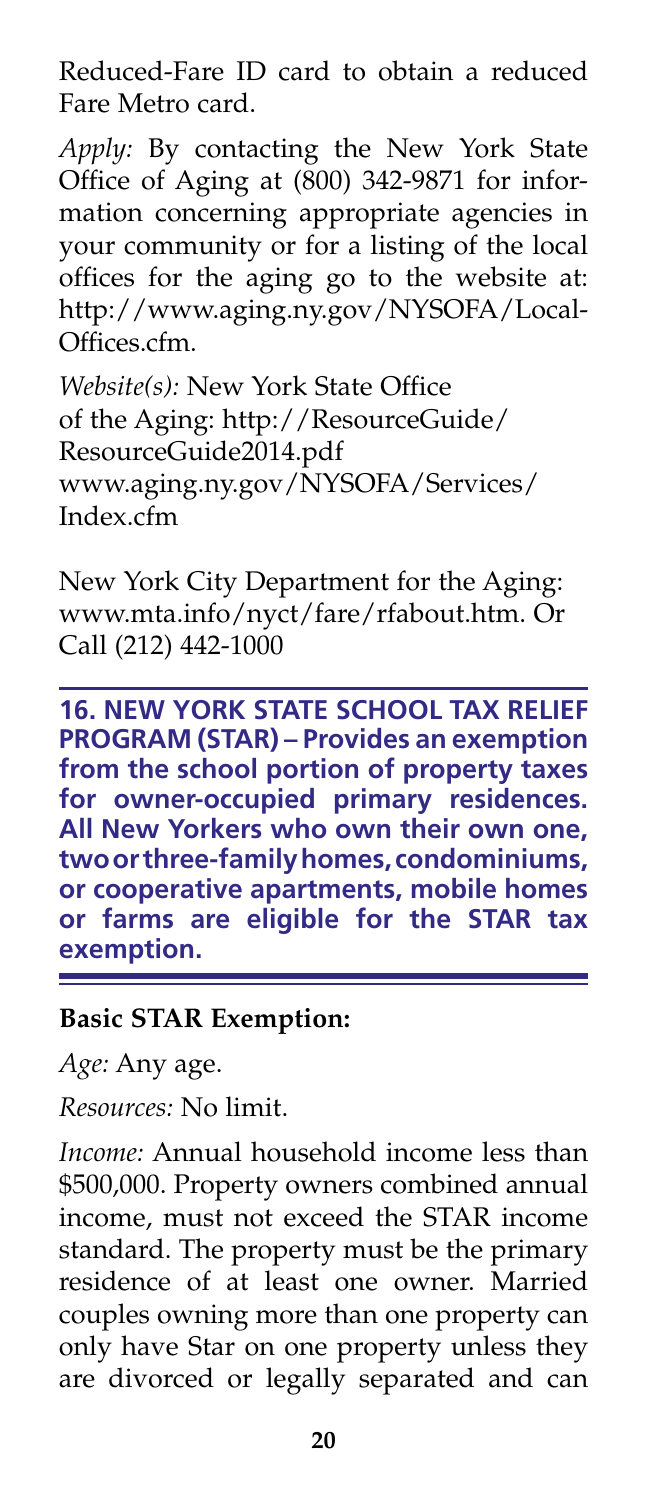provide documentation to support their claim. The Basic Star exemption for the primary residences of senior citizens exempts the first \$30,000 of the full value of the home from school property taxes (2015-2016 school tax year).

*Apply:* By contacting local assessor's office or by accessing the necessary Application for STAR Exemption available when you go to the website at www.tax.ny.gov/pdf/ current\_forms/orpts/rp425\_fill\_in.pdf/. New York City residents should call the New York City Department of Finance at 311 or (212) 504-4080 or go to the website at www.nyc.gov/html/dof/html/property/ exemptions.shtml.

*Website:* New York State Department of Taxation and Finance is: www.orps.state. ny.us/star/index.cfm

# **Enhanced STAR Exemption:**

*Age:* 65 or older. For property owned by a husband and wife, or by siblings, only one of them must be at least 65 years of age as of December 31 of the year in which the exemption will begin to qualify for the enhanced exemption.

*Resources:* No limit.

*Income:* Annual household income of \$84,550 or less. Property owners combined annual income, must not exceed the STAR income standard. The property must be the primary residence of at least one owner. Married couples owning more than one property can only have STAR on one property unless they are divorced or legally separated and can provide documentation to support their claim.

The enhanced STAR exemption for the primary residences of senior citizens exempts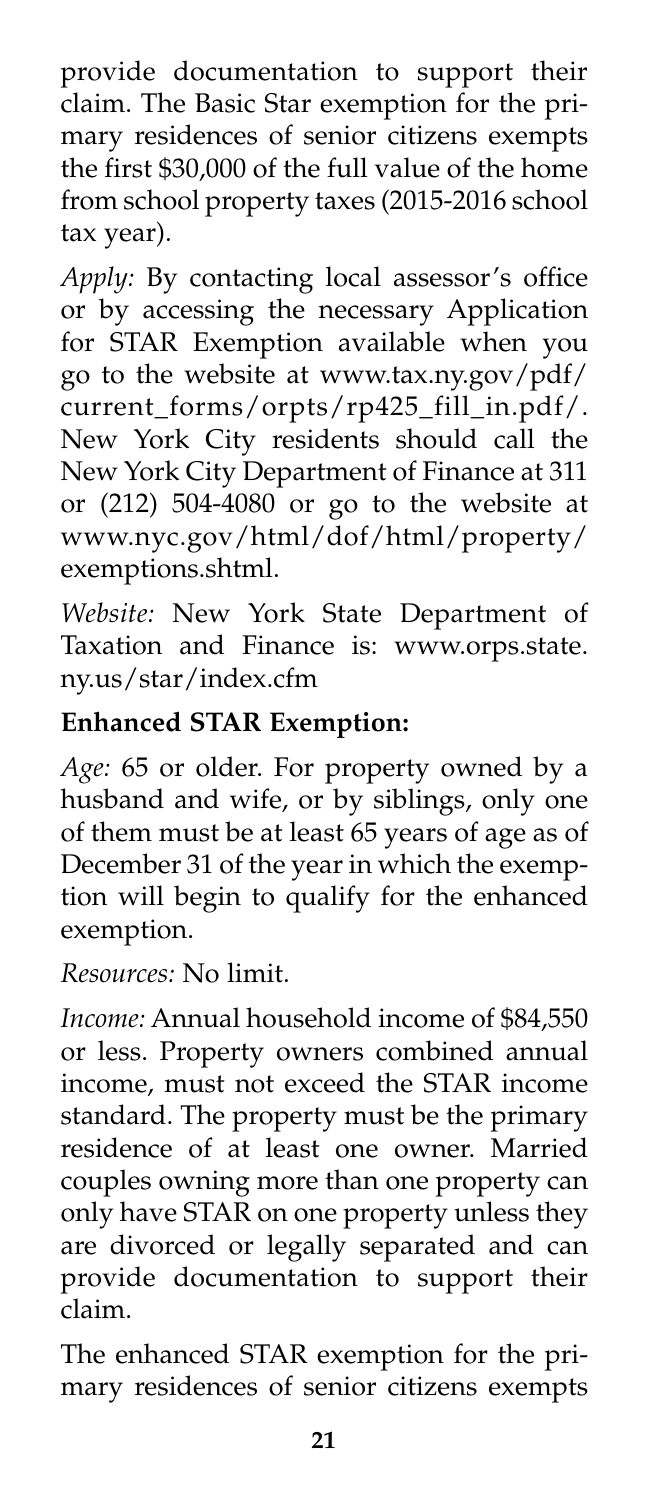the first \$65,300 of the full value of the home from school property taxes (2015-2016 school tax year).

*Apply*: To your local assessor's office or contact the New York State Office of Real Property at (518) 474-2982. For a listing of your local assessors offices go to the website at http://orpts.tax.ny.gov/cfapps/Muni- $Pro/$ .

The necessary STAR Reimbursement Application Form is available when you go to the website at: www.tax.ny.gov/forms/orpts/ star.htm.

www.tax.ny.gov/pdf/current\_forms/ orpts/rp425\_fill\_in.pdf

New York City residents should call the New York City Department of Finance at 311 or (212) 504-4080 or go to the website at: http://www.nyc.gov/html/dof/html/ property/exemptions.shtml.

In general, exemption applications are required to be received by the assessor's office on or before the deadline of Taxable Status Date. While Taxable Status Date is March 1 in most municipalities, it varies for some cities and in some counties. When Taxable Status Date falls on a Saturday, Sunday or public holiday, the deadline for filing exemption applications is extended until the next business day.

*Website:* New York State Department of Taxation and Finance is: www.tax.ny.gov/ pit/property/star/index.htm.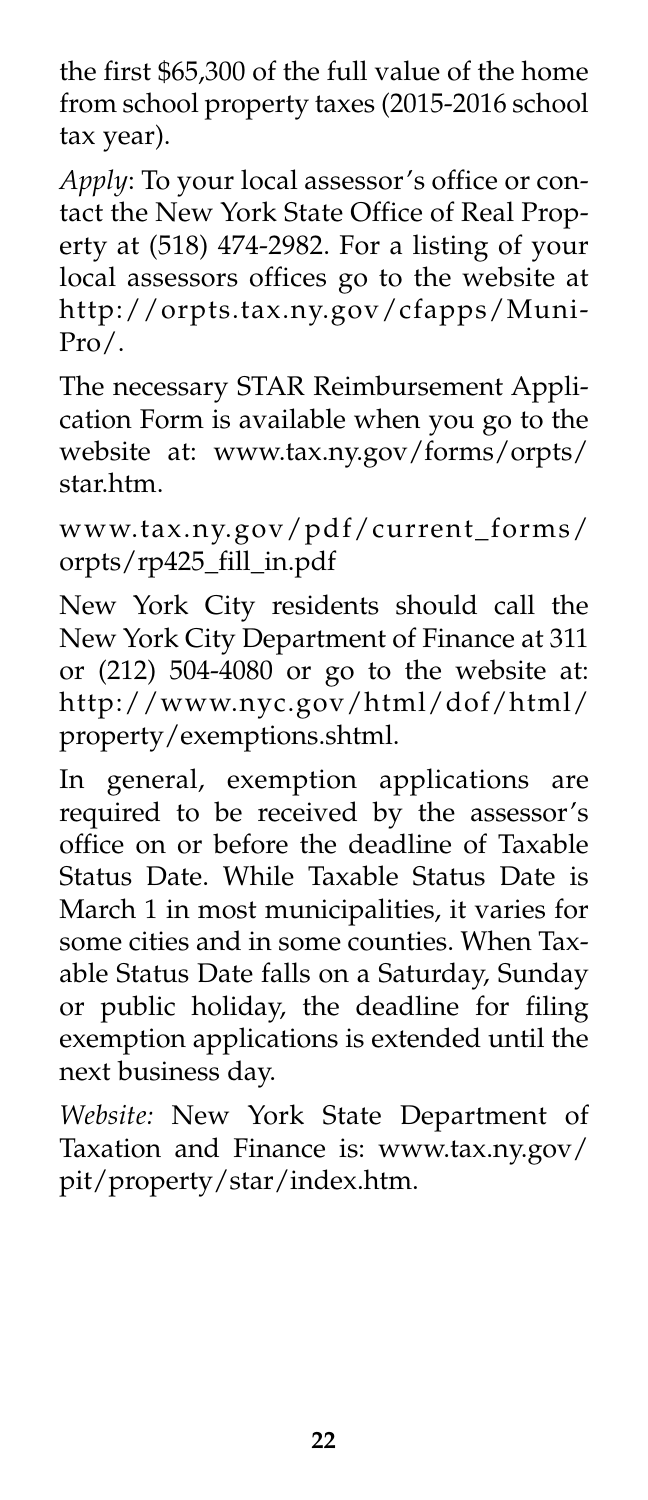**17. LIFE LINE TELEPHONE SERVICE Reduces the cost of basic telephone service and connection charges for limited-income persons.**

*Age:* Any Age.

*Resources:* Varies.

*Income:* in 2016, individuals with income of

\$16,038 or less annually and couples below

\$21,627 or less annually. Additional income levels apply for larger households.

The Life Line Program is also available to income-eligible telephone customers who participate in, or are eligible to participate in, any one or more of the following programs: Medicaid, Supplemental Nutrition Assistance Program (SNAP), Supplemental Security Income (SSI), Federal Public Housing Assistance (Section 8), Home Energy Assistance Program (HEAP), Temporary Assistance to Needy Families (TANF), National School Lunch Program's Free Lunch Program, Bureau of Indian Affairs General Assistance, Tribally Administered Temporary Assistance to Needy Families, Food Distribution Program on Indian Reservation and Head Start.

The beneficiary will receive a waiver of the federal subscriber line charge and can save as much as \$250 a year through lower basic service charges on home phone service. Wireless customers can receive benefits such as free minutes, reduced rates and free phones. The total discount varies depending on their local telephone service provider.

*Apply:* By contacting your local telephone company business office.